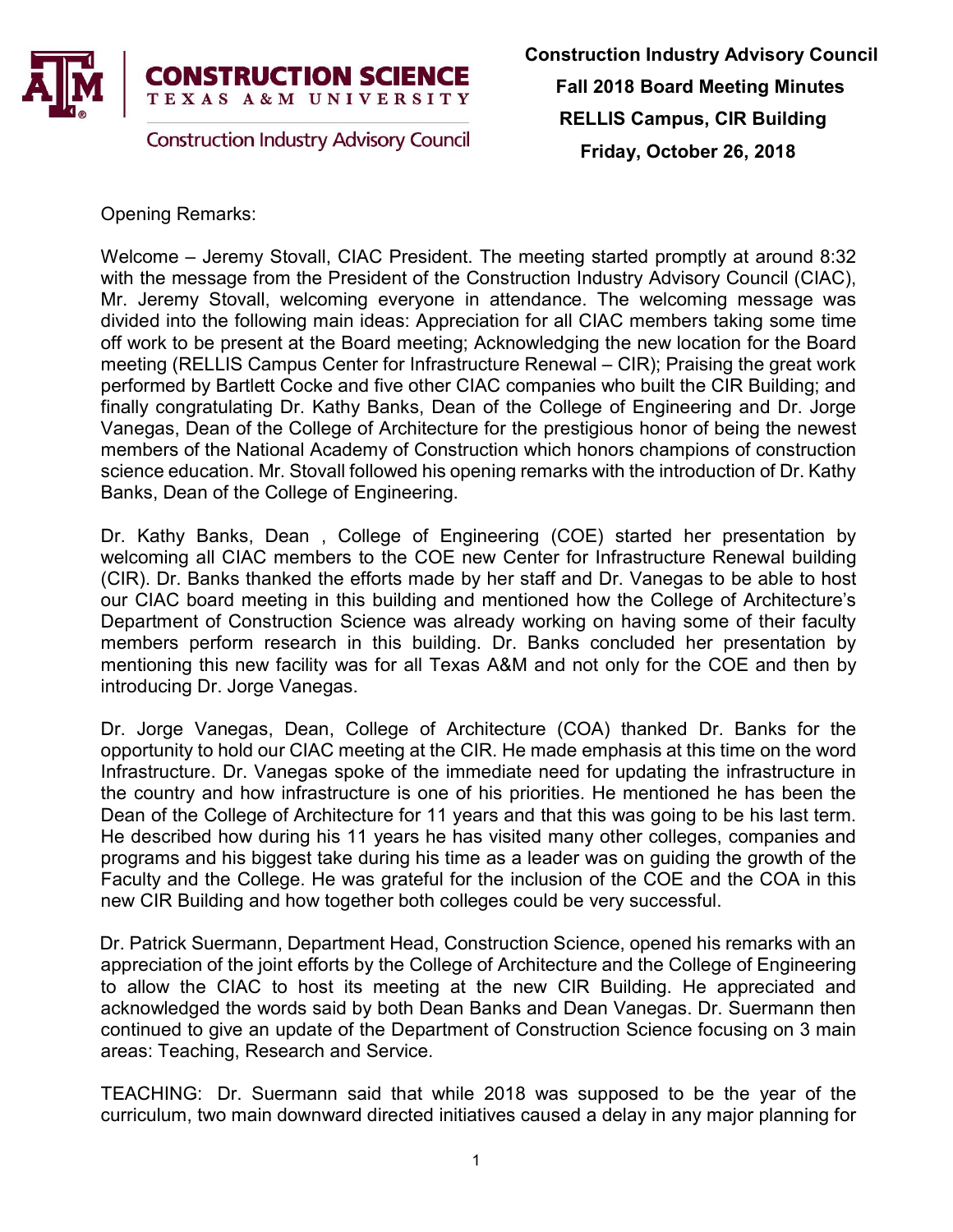

**Construction Industry Advisory Council** 

COSC-specific curriculum courses of action (COAs). However, he promised that there were still short, medium, and long term efforts underway. In the short term, COSC is excited to have our stable foundation of strong Professors as well as new professors who are renewing the curriculum like Professor Jonathan Houston who conducted recent tours of the A&M power plant. Similarly, in the short term we are returning to 3-credit hour capstone courses and taking the extra credit hour and giving it to the Surveying course who was 2 credit hours. Also in surveying, we are adding in drones for surveying where all students will get stick time on DJI small unmanned aerial systems (SUAS) in the course. In the medium term, we are looking at ways to increase an online presence like our recent foray into online Materials and Methods and soon to be COSC 375, Estimating II. Also, in the long term, we would capitalize on recommendations from our accreditation and look at more technology in the curriculum and ways to ensure our students were serving the industry of the future. Lastly, we would be forming tiger or laser-focus teams to make courses of action for possible business line or position-focused tracks in the program.

RESEARCH: Dr. Suermann complimented Dr. Amir Behzadan for stepping up to accept his appointment as the COSC Research Coordinator. A special highlight was made for Autodesk, CIAC member, who spent a week with tens of faculty and hundreds of students in multiple classes thanks to John Herridge. Dr. Behzadan was commended for his superior speaker series as well as helping communicate our nationally leading federal grants on the new and improved research web page.

SERVICE: Dr. Suermann ended his presentation with an explanation of the CIAC and COSC coins we implemented in the fall of 2017. Students who perform excellent work like Kaitlyn McCollum, social media strategic communications, and Emi Gonzalez for his work on the Consulate in Matamoros, Mexico both were awarded COSC coins for excellence. Lastly, Dr. Suermann told the firms that he was so proud to have the University's largest Departmental Career Fair with 198 firms between the two September career fairs. Also, Dr. Suermann reiterated that he never forgets who built Francis Hall or who funds our nearly \$500K in scholarships because he sees their names around the building and is extremely grateful on a daily basis.

Professor Hernan Guerra, Industry Relations Coordinator, started his remarks by introducing himself as the new Industry Relations Coordinator and acknowledging the efforts and amazing work performed by his predecessor, George Eustace. He continued by thanking Melissa Sodolak, IRO Administrative Assistant, for her amazing work in setting up the venue and organizing all details to hold our CIAC Fall 2018 Board meeting. Professor Guerra then continued with his presentation by thanking all the new CIAC members and all the people present at the board meeting. This was followed by the presentation of the Industry Relations statistics/numbers for our COSC Internship students and from the Exit survey for all our graduating students from spring 2018. Highlights below: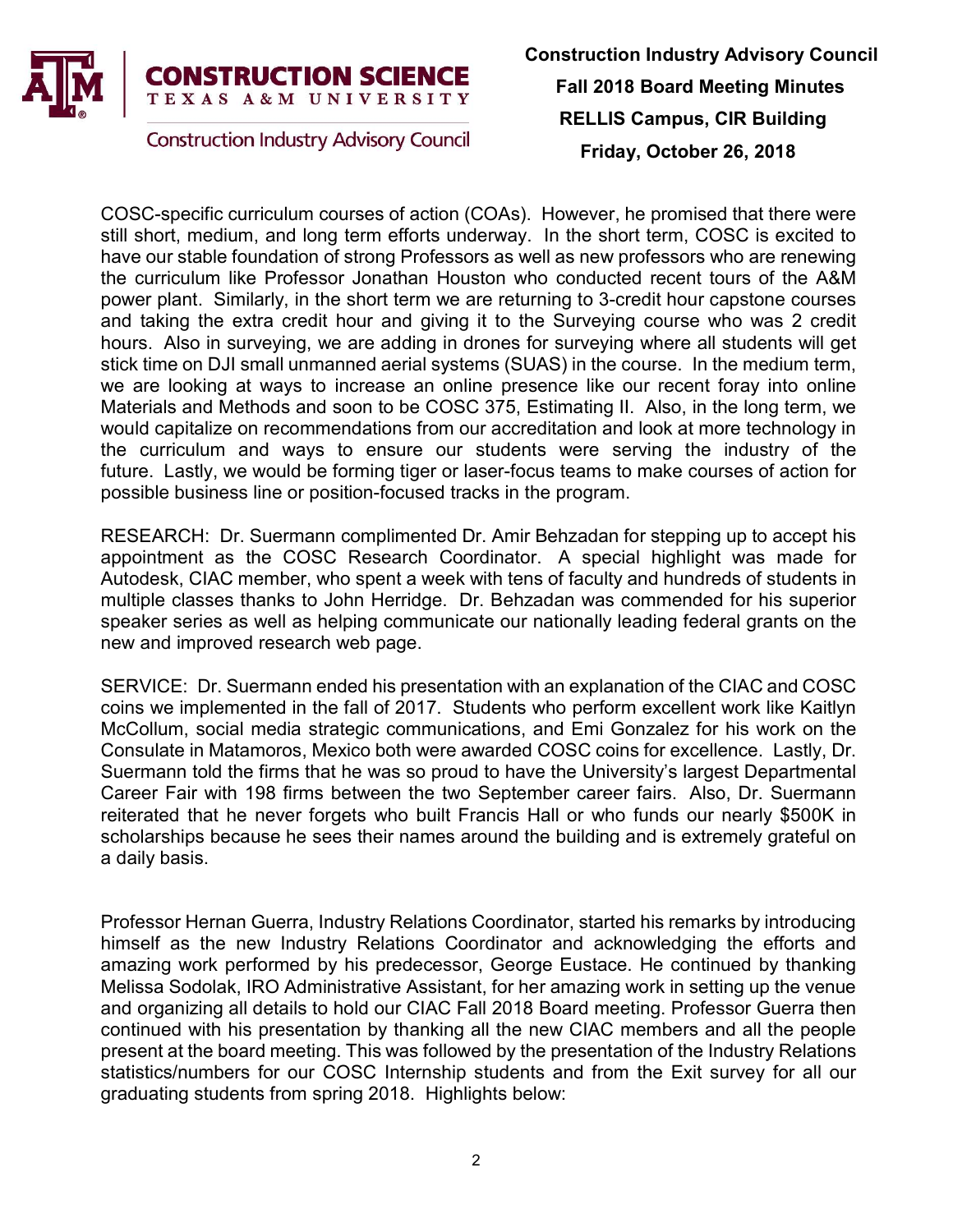

**Construction Industry Advisory Council** 

Construction Industry Advisory Council

Fall 2018 Board Meeting Minutes

RELLIS Campus, CIR Building

Friday, October 26, 2018

New CIAC members – signed After Summer Luncheons

- Fransen Pittman McGough Construction
- Caddell Construction Tipler Design & Build
- Greater Metroplex Interiors **Example 10** Dow DuPont
- The Howard Hughes Corporation Hines Investments LLP
- IE2 Construction Greystar
- 
- 
- Exxon Mobil **Embrey**
- Ranger Specialized Glass

# Student Internship Data

- 124 Students Doing Internships in Fall 2018
- 130+/- Expected in Spring 2019
- Average Hourly Salary: \$16.68/Hour
- Minimum Hourly Salary: \$9/Hour
- Maximum Hourly Salary: \$26/Hour
- Most Typical Hourly Salary: \$17/Hr

# Student Employment Data

- 82% Have secured a job before graduation
- 90% had at least one job offer
- 91% plan to enter construction-related employment
- 72% received a job offer from their internship provider
- 44% accepted a job offer from their internship provider

# Sectors in which students will be employed

- 61% Commercial
- 6% Residential Single Family
- 4% Heavy Civil/Highway
- 4% Oil/Gas/Energy
- 4% Specialty

# Top 4 major Texas cities in which students will work upon graduation

- 29% Houston (21% Fall 2017)
- 28% Dallas/Fort Worth (30% Fall 2017)
- 13% Austin
- 5% San Antonio
- 5% Other Texas Town/City

• 3Spacemakers F.A. Peinado **US Trinity Energy Services**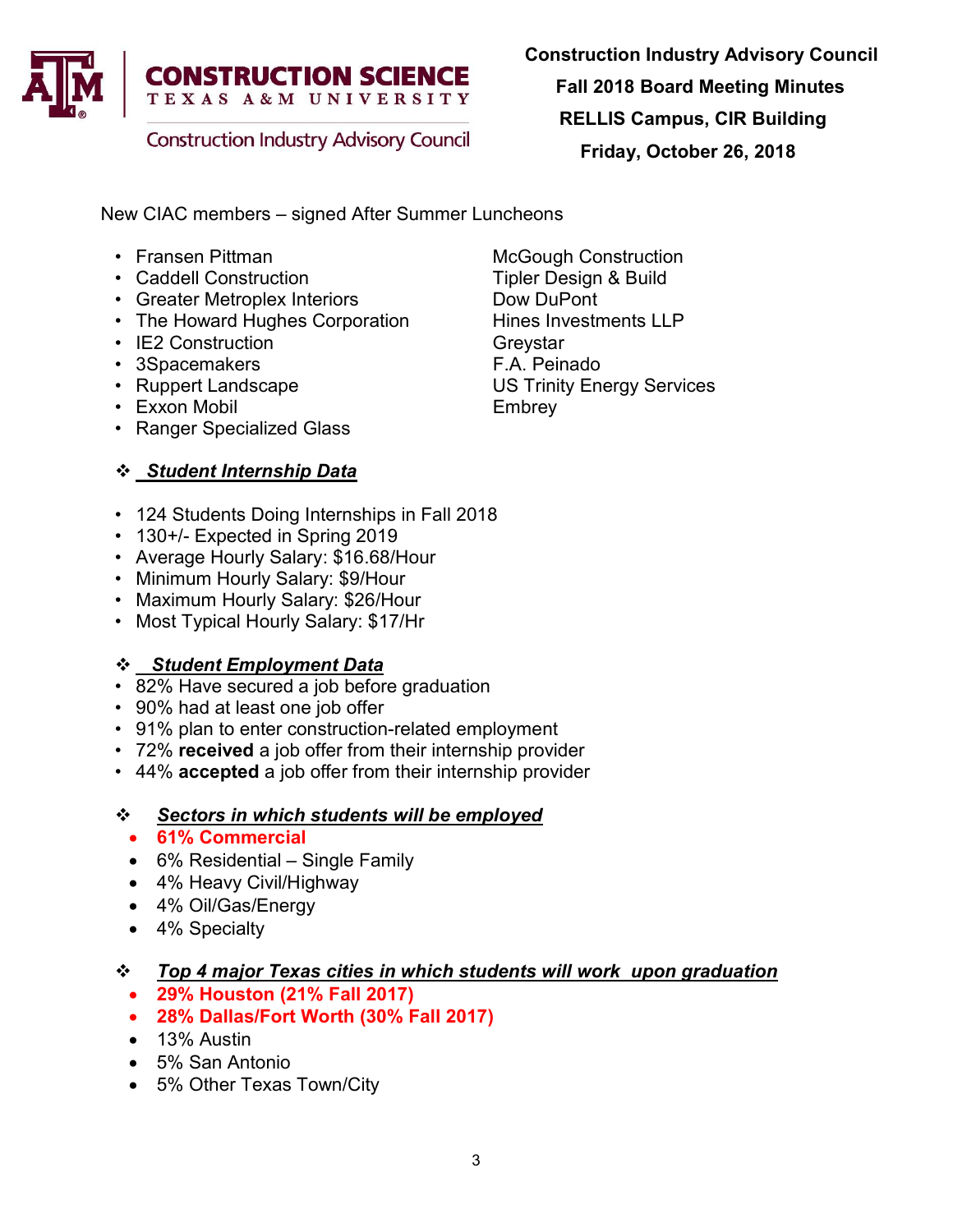

## **Construction Industry Advisory Council**

## Top 3 job titles students will hold upon graduation

- 34% Project Engineer
- 13% Field Engineer
- 11% Assistant Project Manager

### *Sob Interviews At Career Fair*

- None: 2.3%
- 1-3: 37%
- 4-6: 37%
- 7-9: 6.9%
- 10plus: 6.7%
- Did not seek interview: 11%

## ❖ Second Round Away from Career Fair

- None: 13.4%
- 1-3: 51.3%
- 4-6: 17.6%

### ❖ Job Offers

- None: 10.6%
- One: 28.6%
- Two: 26.1%
- Three: 21.0%
- Four/Plus: 11%

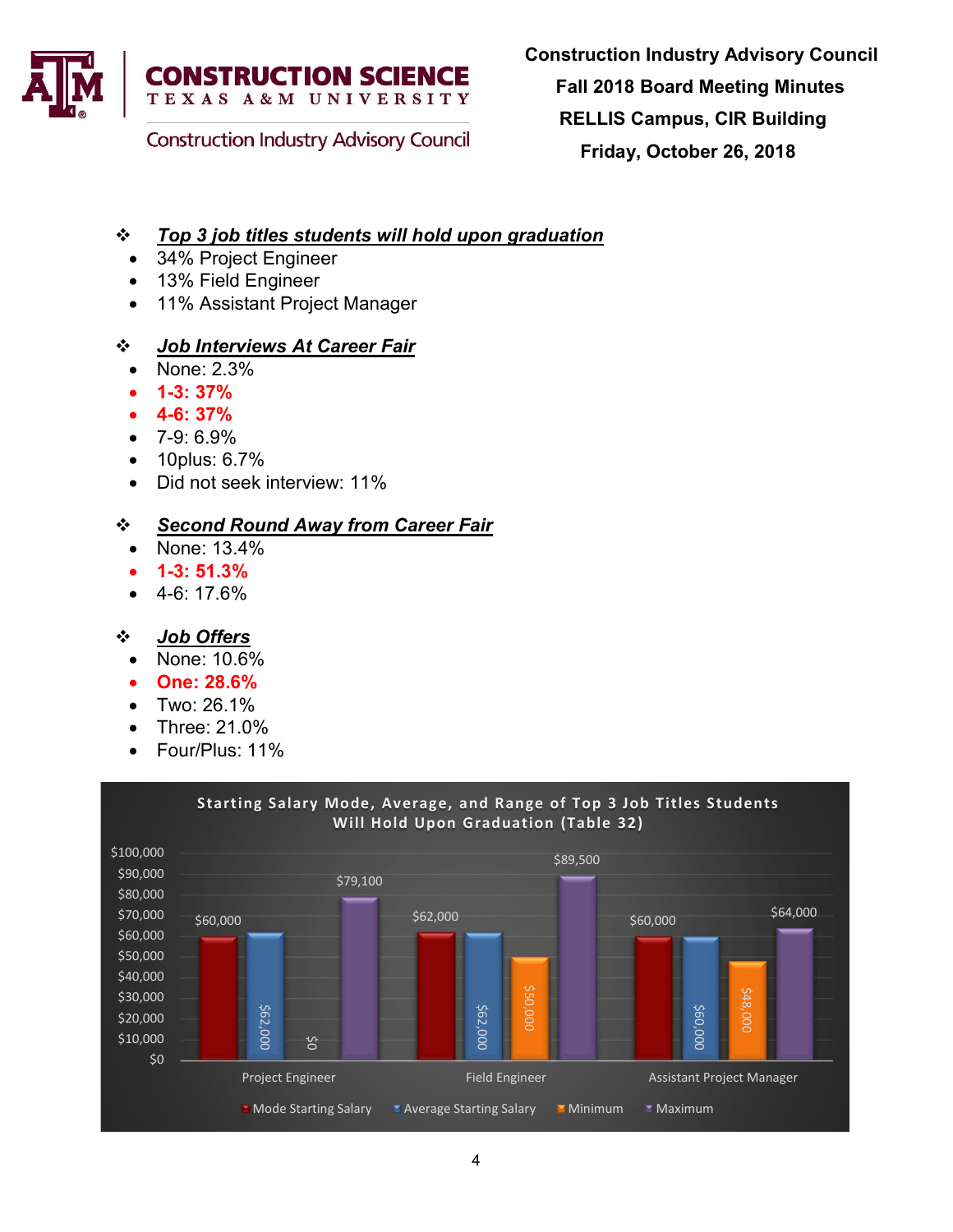

After concluding the presentation of the COSC student statistics and exit survey numbers, Professor Guerra then took 5 minutes to talk about what his view for the future of the office of Industry Relations holds. Professor Guerra started by saying that while there is still some room to expand the CIAC to maintain the CIAC goal of 5 students per company, his main goals are in the following three areas: Early Engagement, Company Diversity and Innovation.

On early engagement he mentioned that 33% of junior COSC students don't have any construction experience. His vision to improve on this numbers is to:

- Encourage Freshman/Sophomore involvement through CIAC summer jobs.
- Field Trip Rotation of CIAC Members (expand your brand).
- Community Service partnership with CIAC companies.

On company diversity he mentioned that 70% of our current CIAC members are commercial construction companies. His vision to improve on company diversity is the following:

- Continue to expand CIAC to a goal of 220 (5 students per company ratio).
- Expand by inviting specialty contractors.
- Expand by inviting different types of construction companies.
- Expand by inviting Aggie owned/managed smaller construction companies.

On Innovation, Professor Guerra wants to encourage CIAC companies to use our Construction Science Department and program for research and implementation of their ideas based on current industry needs. His vision to improve this collaboration is the following:

- Identify actual problems
- Review ideas which could be difficult or costly for a company to implement
- Implement ideas on campus projects (if possible).
- Create courses which would teach our students innovative techniques for construction, and/or new product development.

Professor Guerra concluded his presentation by informing all present on the important dates for the CIAC for the next 3 years and thanking everyone in attendance once again. He then asked Professor George Eustace to give an announcement of some needs for panel members for the upcoming ACCE meeting to discuss High Impact Internships.

Dr. Patrick Suermann then took the floor to introduce our guest speaker, Mr. Thomas Stipanowich. Thomas currently holds the Hagler Fellowship. His presentation on Mind Games in Bargaining: Perceptions and Psychological Factors in Negotiating started on time at 9:20am.

The presentation given by Mr. Stipanowich took 45 minutes and concentrated on some tools to being a better negotiator and communicator. He began his dialogue with explaining the levels of human programming such as personality, its own culture and the overall human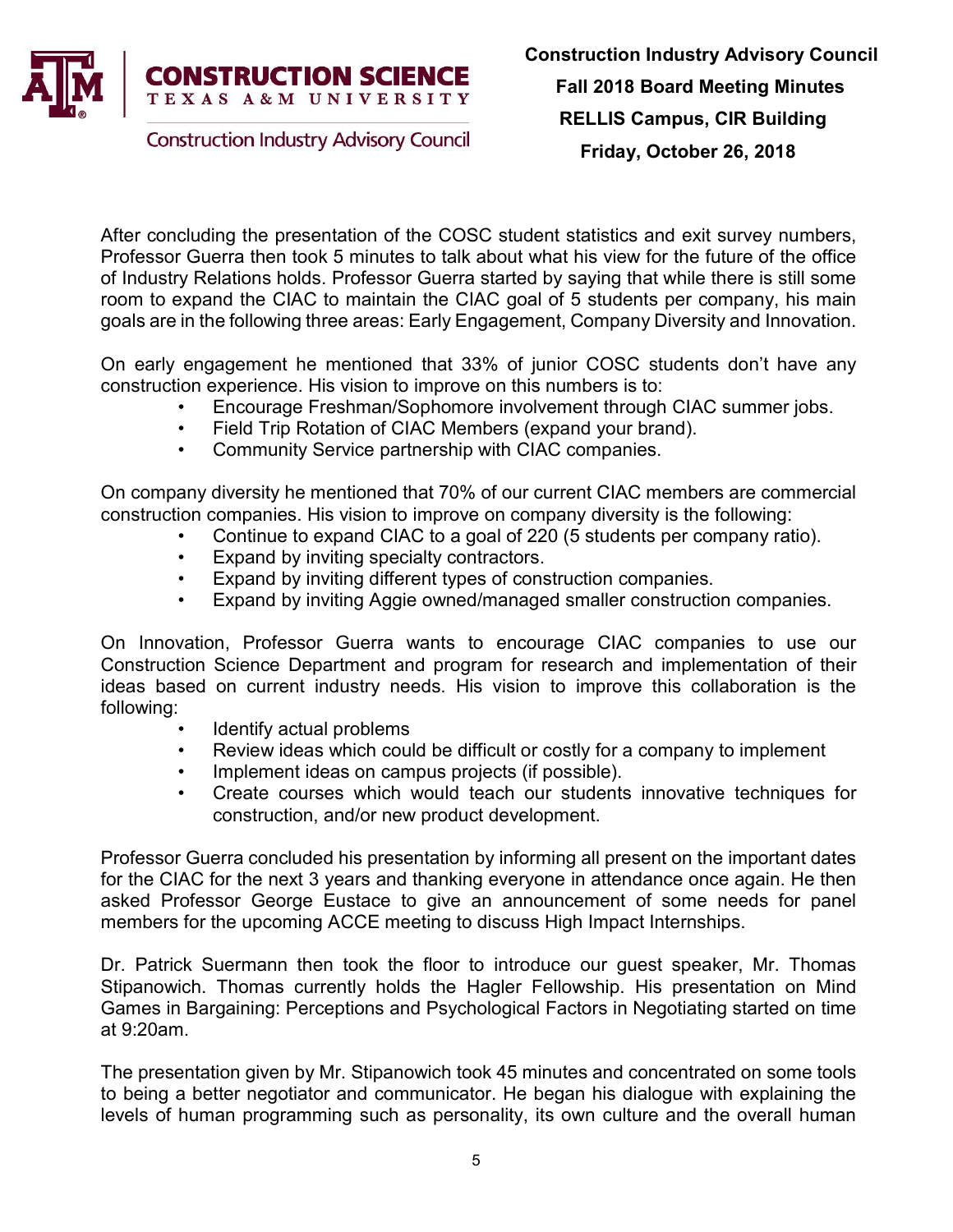

**Construction Industry Advisory Council** 

culture. He continued by giving further explanations on how our human brain works and can be manipulated through Heuristics which are mental shortcuts and by selective perception. He used this tools to explain how our decisions are made and often controlled by framing critical information. His presentation included some tools on how to negotiate more efficiently by creating perceptions of fairness and framing our own goals. Some of the perceptions included: Loss aversion, certainty effects, scarcity effects, availability bias, etc. He concluded his presentation with an exercise for the entire group where he anchored information on our brains creating a magnetic pull and proceeding to explain how all these tools can be used to negotiate more effectively.

Following the presentation given by Mr. Stipanowich at around 10:10am, students from Aggie Build took the stage to talk about their program. They gave a 5 minute presentation on the status of Aggie Build. This presentation included pictures of what the containers look prior to construction, during construction and the final product. They had slides in their presentation informing the CIAC on where these containers have been shipped as well as their new format, a new medical education facility sent recently to Jordan. The Aggie Build students informed the CIAC board members about what their vision for the future looks like, including the search for a permanent location on-campus and certain certifications they wish to achieve. When Aggie Build finished their presentation, Mr. John McDavid, a junior COSC student, took the stage to show the CIAC the scans of Francis Hall, and how using MatterPort, anyone can navigate through our building from the Construction Science website. After John's presentation, the entire group took a 20 minute break to allow for the main rooms be created from the large main room. The CIAC members were asked to pick an executive committee of their choosing to attend a work session.

Following the break, the meeting resumed with meetings of the various CIAC committees meeting in separate rooms for over an hour before lunch. Each committee was asked to present a report after the lunch break.

During the lunch break, CIAC members and faculty had the opportunity to get a guided tour on the new COE Center for Infrastructure Renewal building. The tour was given by Zach Grasley, director of the new Center for Infrastructure Renewal building on RELLIS Campus and by Peter Kieting. The tours took around 30 minutes and after the tours concluded, the CIAC board met again in the board room to go over the individual committee reports.

### BUDGET COMMITTEE:

Matt Summerville, The Brandt Company, and executive committee chair for Budget, started the presentation of his report by explaining what took place in the committee meeting. He explained how he read the full meeting minutes from the Spring 2018 as they related to Budget. He continued by reviewing the 2018 budget status and informing everyone present that all 12 CIAC matching scholarships, a value of \$120,000 of CIAC money, had been spoken for and 3 had been spoken for 2019. Matt then informed everyone that the amount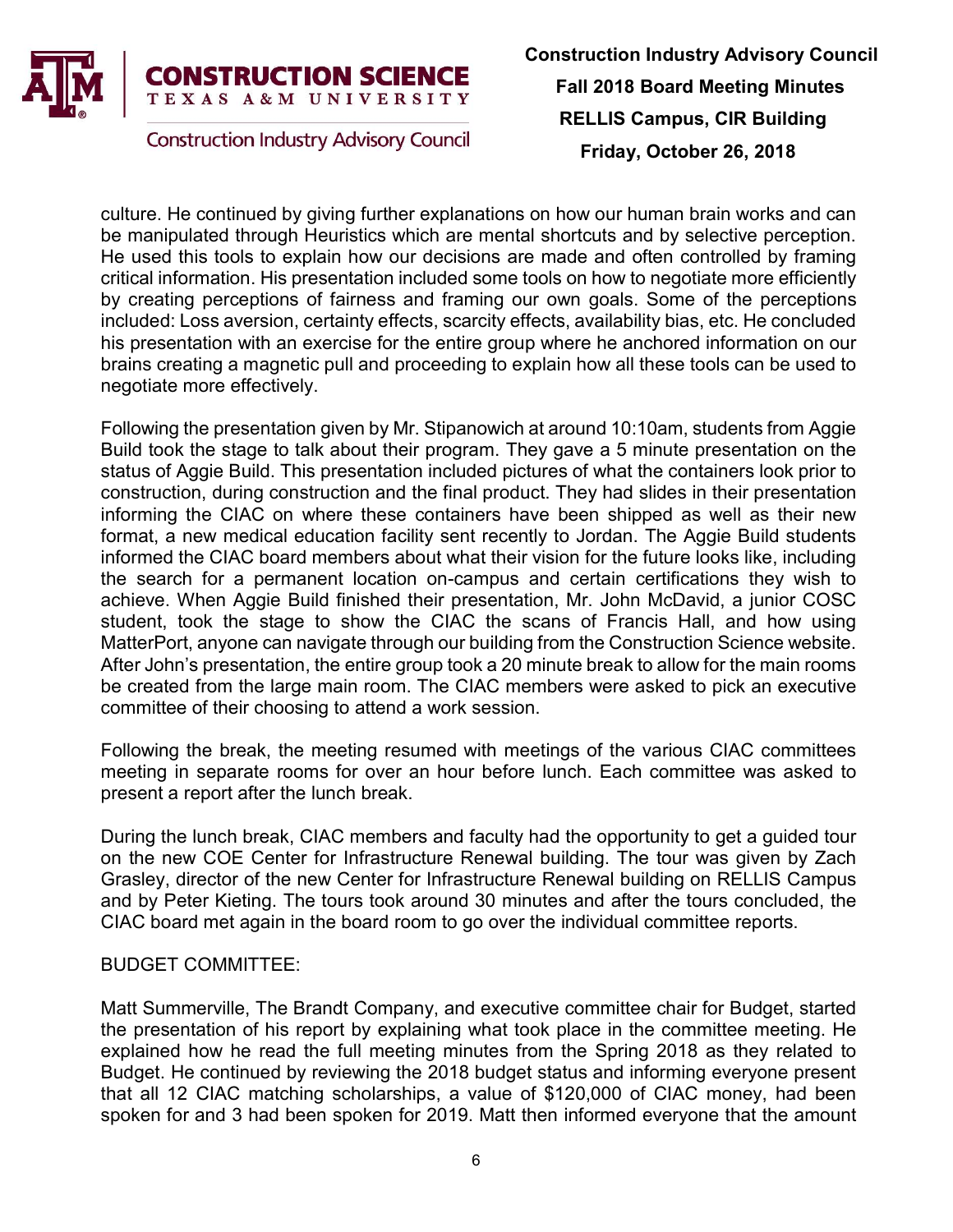

of money which would be carry over to 2019 was of \$208,336. He continued by describing that by adding \$150,000 to the CIAC Endowment Fund in 2018 the value of the Fund had now reached \$655,000 out of the \$750,000 goal set by the CIAC members in the past. With capital gains, this fund is now at \$705,000 producing a monthly gain due to the approximately 4% interest of around \$2,171. Mr. Summerville continued the presentation by reporting on the conversations for the 2019 Budget and while showing the proposed 2019 Budget, Mr. Summerville proceeded with bringing various votes to the group.

1 – Vote on an allowance of \$25,000 of the 2019 budget for student enrichment such as Aggie Build.

2 – Vote on including \$95,000 for the CIAC Endowment Fund (originally \$150,000/year) to reach the \$750,000 goal.

3 – Vote on reallocating the remaining portion (\$55,000) of the yearly \$150,000 which went to the CIAC Endowment Fund and investing in a fund for the maintenance of Francis Hall, and,

4 – Approving the 2019 CIAC Budget

All four motions above were brought up the CIAC board and approved, thus finalizing the 2019 CIAC Budget. The Budget for 2019 includes an estimated 180 companies paying a full \$2,500 plus 4 individual CIAC members as \$500 and the interest generated from the CIAC Endowed fund at \$2,171 per month. This equals an estimate income of \$478, 052. In addition it includes the carryovers from 2018 and the \$43,105 from the CIAC Support fund. Together the CIAC Income is expected to be around \$729,492.

The approved and estimated expenses for 2019 are of \$584,600 which includes the items voted for student enrichment and the endowed funds mentioned above.

Based on the 2019 Budget, there will be a possible carryover of CIAC funds for 2020 of \$144,892.

Dr. Suermann then added that he will prepare a Sustainment, Restoration and Modernization Plan (SRM) for Francis Hall to inform the CIAC on future maintenance costs.

CURRICULUM COMMITTEE:

Brent Ballard, Marek Brothers, executive committee chair for curriculum, informed the CIAC board on various topics discussed in the curriculum meeting. The first item discussed was the interest of the curriculum committee of the CIAC to see if they could be involved in any way in the design of the new and upcoming College of Architecture (COA) cultural discourse class. The CIAC members of this committee felt they wanted to know more about this proposed new course by the COA. The second item discussed was the Meta Majors and how these will have an effect on the Department of Construction Science students. The CIAC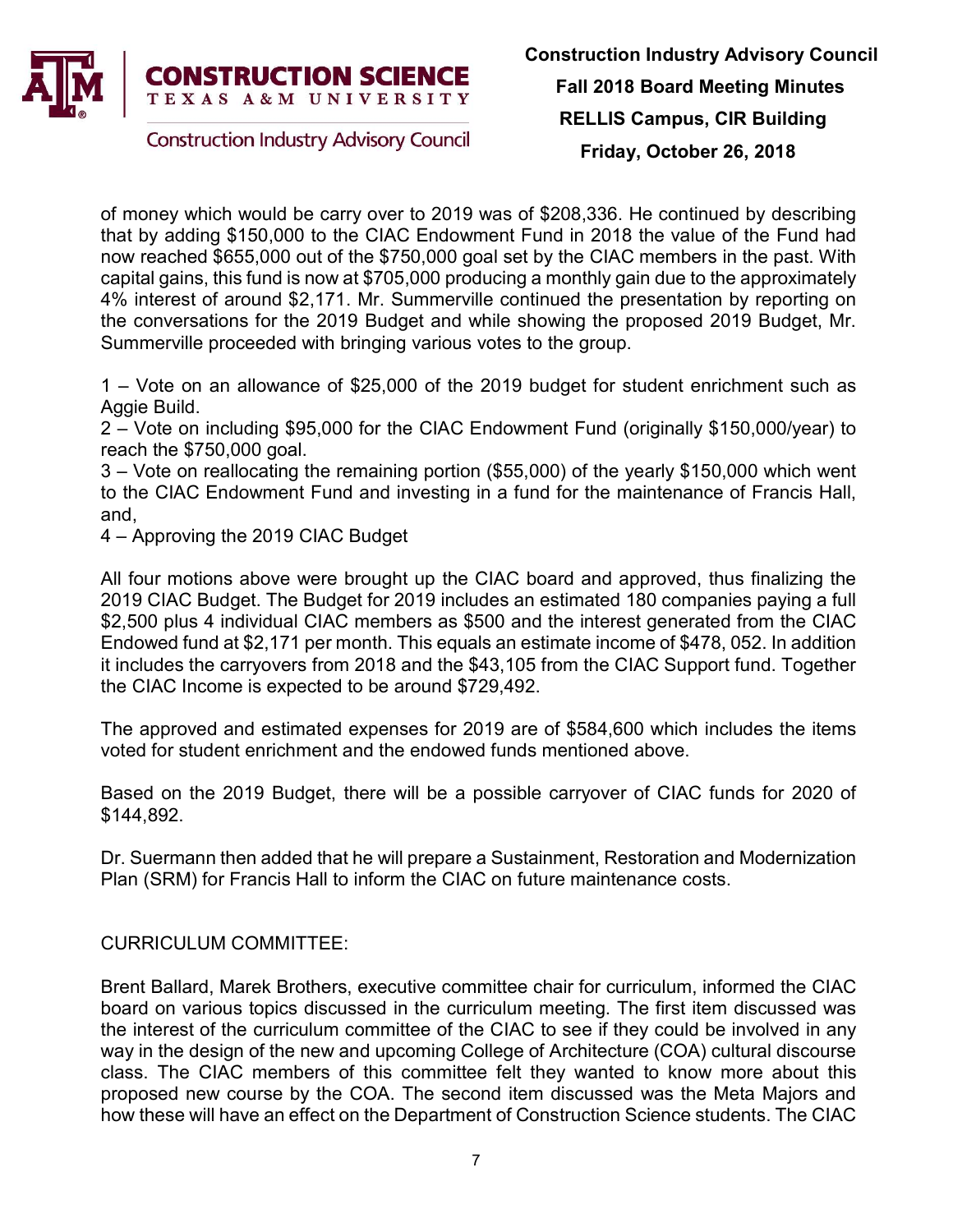

**Construction Industry Advisory Council** 

is requesting more involvement in the curriculum design. Mr. Ballard suggested creating a laser task force to discuss courses such as the Discourse class and the Meta majors. Mrs. Shelley Smith, current COSC undergraduate Director, offered to create a Google documents portal for the CIAC to communicate throughout the year. Mr. Ballard then informed the CIAC board they the curriculum committee would like to propose a few changes to a few existing classes. They would like the Structures class to be less Mathematics oriented and more focused towards principles of structural behavior and comprehension of engineered drawings and communication. There were discussions as well on the creation of a second Project Management course which would be a successor to the one already offered. Mr. Ballard concluded his presentation by informing the CIAC that there is still lots of work to be done on the 12 CIAC commits or goals.

### DEVELOPMENT COMMITTEE:

Tim Ross, Andrews-Myers, executive committee chair for Development started his presentation by acknowledging the efforts made to bring the spring 2018 idea of a Maroon Envelope to fruition before the Fall 2018 meeting. Mr. Ross expressed a desire for the information written within the Maroon Envelope to be transmitted electronically to all donors and current CIAC members as well. He informed the CIAC board that the development committee was looking into new possible ways for companies and individuals to donate to the program. Mr. Ross proposed using a website link to allow individuals, mainly former Aggie COSC students, to contribute small to medium size donations regularly. The development committee desires more involvement from companies, but on an individual level. Having companies compete through their own Aggie employee's individual donations and creating a "Hero sheet". The idea is for companies to provide information on the percentage of their former aggie employees and show if they have donated into the program. The company with the highest percentage of former aggie donations will be included in a "hero sheet" to be reviewed in future CIAC meetings. The goal is to have 100% participation from former Aggie COSC students into the program. Mr. Ross continued his presentation by proposing a link to have information for all former Aggie COSC students online, like a digital roll-o-deck.

The next item of discussion from the Development committee was how to get past CIAC presidents more involved in the CIAC and what type of duties would they could have.

Mr. Ross concluded his report on the possible need of using some of Langford classrooms for COSC classes since the expansion of Francis Hall is not an immediate need for the COA. A development of online courses is also a topic which was discussed and everyone involved agreed should be a priority.

#### RESEARCH COMMITTEE:

Mr. Shane Hesters, Jordan Foster, in place of Leland Rocchio started his presentation by thanking the four faculty members who provided a presentation in search of CIAC funds for